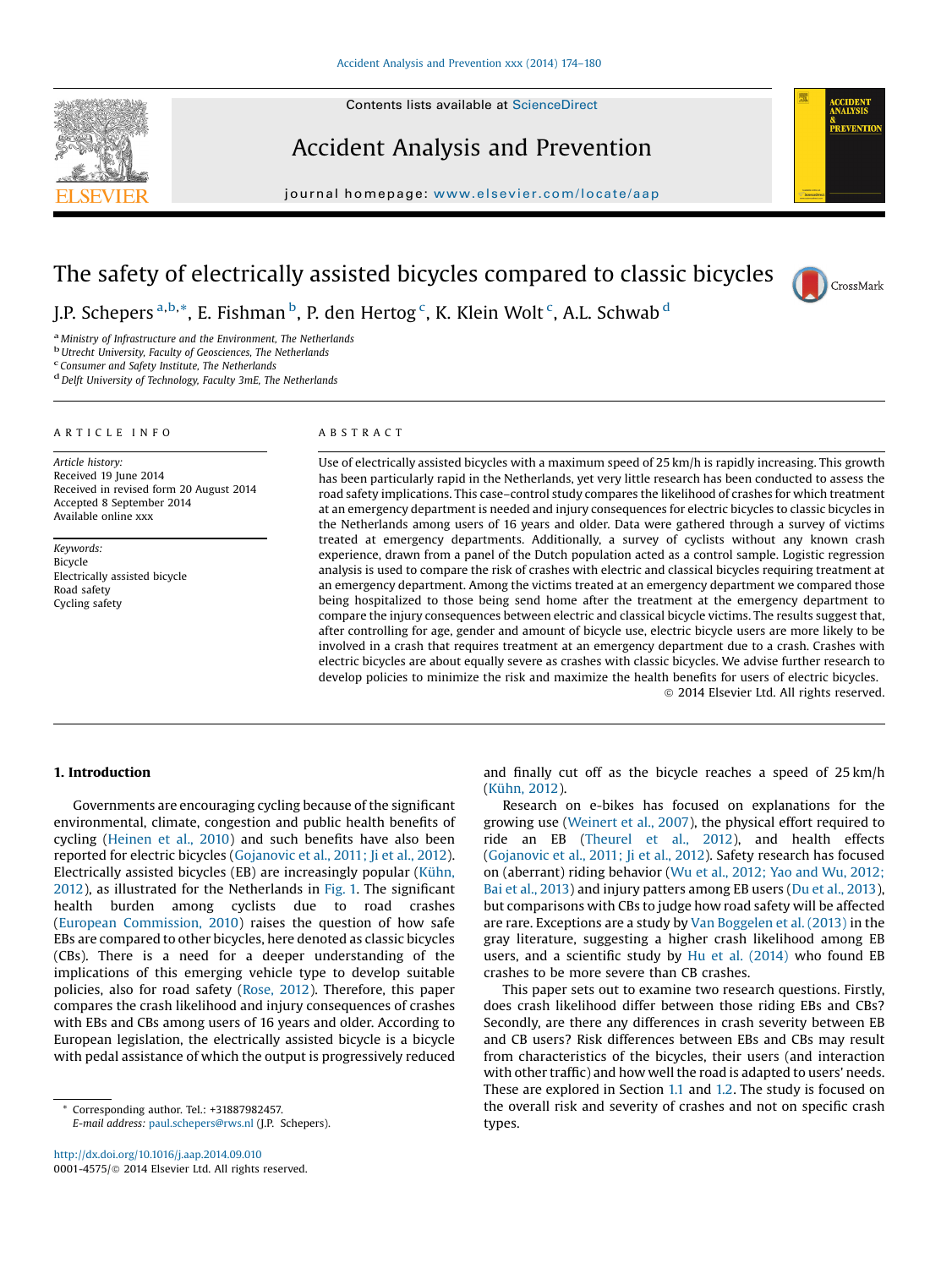<span id="page-1-0"></span>

Fig. 1. Development of the share of EB users among cyclist above 16 years of age. Sources: [Hendriksen](#page-5-0) et al. (2008), Duijm et al. [\(2012\)](#page-5-0), TNS NIPO (2014).

#### 1.1. Crash likelihood

#### 1.1.1. Characteristics of the bicycle

The weight of a bicycle may affect safety. For instance, additional weight has to be handled while mounting and dismounting when speed is low and active steering is required to stabilize the bicycle [\(Kooijman](#page-5-0) et al., 2011). Falling while mounting or dismounting is a frequent crash type in older cyclists ([Schepers](#page-6-0) and Klein Wolt, 2012). The weight of CBs varies between 16 and 23 kg as compared to between 25 and 32 kg for EBs([Van](#page-6-0) [Boggelen](#page-6-0) et al., 2013). Another difference between CBs and EBs is how traction forces are transmitted. In CBs, traction needed to accelerate forward is provided by the rider through the rear wheel, whereas, the engine power of a large share of the currently available EBs is transmitted through the front wheel (Van [Boggelen](#page-6-0) et al., 2013). Front wheel traction reduces the normal forces in the front wheel contact area and increases the likelihood of front wheel skidding. Balance and directional control of a moving bicycle is done by lateral displacement of the contact points through steering, which generates lateral forces in the front wheel contact area ([Meijaard](#page-5-0) et al., 2007). Without lateral forces in the front wheel contact area one is unable to balance and cornering becomes even more difficult. Front wheel driven EBs suffer from this problem.

#### 1.1.2. Characteristics of the user

Road user characteristics are a common cause of collisions ([Evans,](#page-5-0) 2004). It is plausible that EB users may exhibit characteristics and behavior that changes their crash likelihood. Compared to CB users, EB users in the Netherlands tend to be older ([Van](#page-6-0) [Boggelen](#page-6-0) et al., 2013) and are therefore more prone to sustain injuries in the case of a crash (Li et al., [2003](#page-5-0)). This study will therefore control for age and gender. An interesting behavioral characteristic is speed. Speed is a common cause of road traffic collisions [\(Evans,](#page-5-0) 2004) and EBs enable riders to travel at higher speeds, potentially contributing to additional crash risk. However, the average cruising speed of EB's has been estimated at only 1 to 3 km/h above the average cruising speed of CB's in the Netherlands (De Waard, 2013; Twisk et al., 2013b; Van [Boggelen](#page-5-0) et al., 2013). Still, for EB riders that lack experience and are averagely older than CB users, the speed may be problematic relative to their skills and capabilities. They may perform overtaking maneuvers that they would not do on CBs.

#### 1.1.3. Road design characteristics

Road design may play a role to the extent that EB users' needs differ from those of CB users. Research has suggested that certain infrastructure characteristics such as the width of bicycle paths need to be adapted to cyclists' speed to allow for safe cycling (Parkin and [Rotheram,](#page-5-0) 2010). However, we assume the differences between EBs and CBs are too small to make a difference in this respect. Note that the Dutch bicycle design manual recommends a design speed of 20 km/h for 'basic' bicycle paths or 30 km/h for main cycle routes [\(CROW,](#page-5-0) 2007), i.e., still above the operational speeds of CBs and EBs.

#### 1.2. Injury severity

With the exception of speed, the aforementioned differences between EBs and CBs do not appear to be related to injury severity. Speed is related to injury severity as it increases the energy transferred to victims in the case of a crash. However, research shows substantial increases of injury severity of vulnerable road users above impacts speeds of 30 km/h (Kim, et al., 2007; [Rosen](#page-5-0) and [Sander,](#page-5-0) 2009), i.e., well above the average speed at which EBs and CBs are used. It is therefore difficult to underpin a hypothesis on injury severity. User characteristics such as age are related to injury severity (Kim et al., [2007\)](#page-5-0) and need to be controlled for to conclude whether differences are related due to bicycle type.

#### 2. Methodology

## 2.1. Data

Two questionnaire studies, commissioned by the Dutch Ministry of Infrastructure and the Environment, were used in this study to gather data on crashes and exposure. The response and distribution between victims and controls and between EB and CB users are shown in Table 1. As the survey of cyclists was conducted among people over 16 years of age, we only included and reported on victims treated at emergency departments (EDs) over 16 years of age (the survey among victims included 12 years of age and older).

## 2.2. Survey of bicycle crash victims treated at EDs

Between July 2011 and June 2012, the Dutch Consumer and Safety Institute carried out a retrospective study among bicycle crash victims treated at EDs (see Appendix 1 for survey questions). Victims' files were retrieved from the Dutch Injury Surveillance System, which records statistics of all people treated for an injury by EDs in 13 Dutch hospitals. Questionnaires were sent to the victims two months after their crash, seeking information about crash characteristics and bicycle use preceding the crash. Some 1993 victims over 16 years of age responded corresponding to a response rate of 46% ([Kruijer](#page-5-0) et al., 2013). Of those victims, 385 (19%) were admitted to hospital after being treated at the ED, enabling analysis of injury consequences. The data was weighted for age and gender, based on the representation in the Injury Surveillance System.

Table 1

Sample size among victims and controls (group letters are included for reference in Section [2\)](#page-3-0).

| Bicycle type | Victims treated at EDs (Consumer and Safety Institute) | Cyclists/controls (TNS NIPO) |
|--------------|--------------------------------------------------------|------------------------------|
| EB           | 294                                                    | C. 791                       |
| СB           | .1699                                                  | D. 517                       |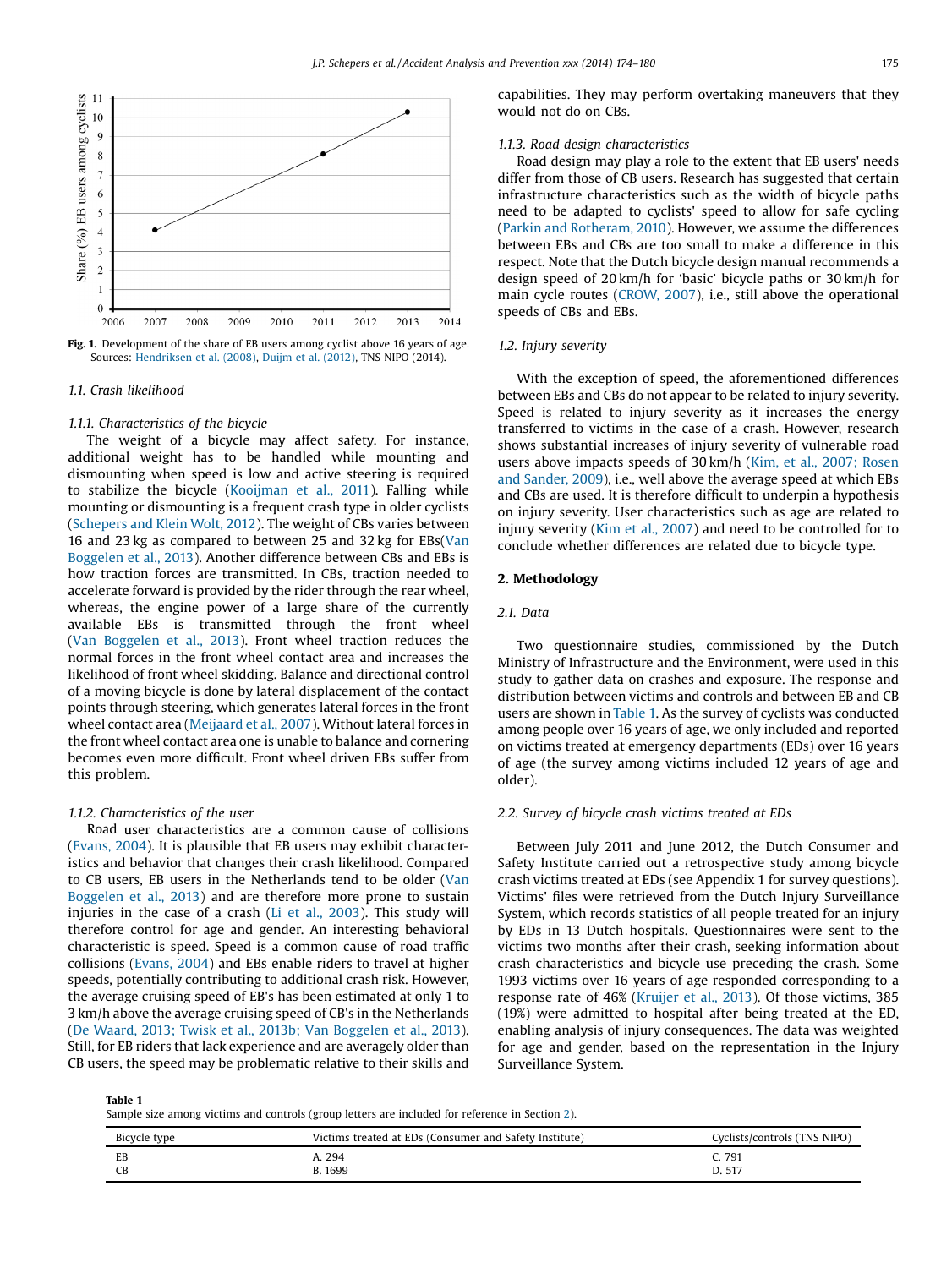## <span id="page-2-0"></span>2.3. Survey of cyclists (controls)

At the end of 2013 TNS NIPO conducted a questionnaire study using their panel. Background characteristics of the 200,000 persons of the panel such as age, gender, and previous response behavior are known. Panel members are asked to participate in up to one survey per month and receive a small reward in return. Members save up points for a self-chosen gift voucher equalling to a payment of around 10 euro per hour of participation. For reasons of efficiency, a pre-selection was done to oversample EB users aiming to achieve as many EB as CB users. The sample contained more EB that CB users due to differences in response rate (91% among EB users; 61% among CB users), possibly because EB users are older and older people are more likely to respond. The dataset contains a weighting factor, based on comparing the response to the panel, to represent age, gender and other demographical characteristics. This corrects for the response rate differences between EB and CB users but under the assumption that other independent variables are not related to the likelihood of responding [\(Sheikh,](#page-6-0) 1986).

Using the 2011 periodic regional road safety survey (PRRSS), an additional correction was applied to represent the distribution between EB and CB users around the time the survey among crash victims was carried out, i.e., from the second half of 2011 up to the first half of 2012. The PRRSS is conducted every two years for general monitoring of road safety and traffic behavior (see [Duijm](#page-5-0) et al., 2012 for more information about the 2011 PRRSS). In the 2011 PRSS, 706 or 8.1% of the 8756 cyclists who responded indicated they used an EB at the end of 2011. The weighting factor in the TNS NIPO data set for cyclists has been adapted to represent this distribution.

#### 3. Analysis method

Binary logistic regression was used in this case–control study to compare groups. This type of regression predicts a binary response from a set of variables, e.g., to compare cases to controls, crash types or levels of injury severity (Peduzzi et al., 1996; [Vanden](#page-5-0)[bulcke-Plasschaert,](#page-5-0) 2012). The following comparisons are made in this study:

- 1. Victims treated at an ED versus non-victims ('controls') in order to compare crash likelihood (groups A and B versus groups C and D in [Table](#page-1-0) 1).
- 2. Victims who were admitted to hospital versus victims who were sent home after the ED treatment to compare injury severity.

The two logistic regression analyses yield Odds Ratio's (ORs) for the independent variables that are regressed on the dichotomous outcome variable and that can easily be related to the two research questions. Age gender, and bicycle use are added as control variables to all analyses as they are related to the likelihood and consequences of bicycle crashes (Kim et al., 2007; [Ormel](#page-5-0) et al., 2008; Twisk et al., [2013a](#page-5-0)). Additional control variables in the second analysis are speed and whether the victim indicated health condition to have played a role in the crash. Examples of physical complaints are being tired or dizzy or suffering from low vision. These variables were only available for crash victims and could therefore not be added to the analysis on crash risk. The questions that respondents have answered for these variables are included in Appendix 1. Instances of missing values for one of the variables are excluded from the analyses. These are included in the tables as the category 'unknown'.

## 4. Results

We included some characteristics of crashes with EBs and CBs in Table 2. Generally, the differences are small but in the expected

#### Table 2

Characteristics of crashes with CBs and EBs.

| Independent variables                                                                         | Bicycle type             |                       | Bicycle type <sup>a</sup> |                      |
|-----------------------------------------------------------------------------------------------|--------------------------|-----------------------|---------------------------|----------------------|
|                                                                                               | <b>CB</b>                | EB                    | CB(%)                     | EB(%)                |
| Crash types                                                                                   |                          |                       |                           |                      |
| Multiple vehicle crash                                                                        | 566                      | 76                    | 33                        | 26                   |
| Single-bicycle, (dis)mounting                                                                 | 132                      | 49                    | 8                         | 17                   |
| Other single-bicycle crashes                                                                  | 1001                     | 169                   | 59                        | 57                   |
| Road situation<br>Straight road<br>Curve<br>Intersection or roundabout<br>Different situation | 792<br>312<br>368<br>227 | 123<br>70<br>70<br>31 | 47<br>18<br>22<br>13      | 42<br>24<br>24<br>11 |
| Crash occurred while overtaking<br>No<br>Yes                                                  | 1637<br>62               | 288<br>6              | 96<br>4                   | 98<br>2              |
| Total                                                                                         | 1699                     | 294                   | 100                       | 100                  |

<sup>a</sup> Column percentages excluding unknown.

direction. Crashes with EBs are more often single-bicycle crashes while (dis)mounting and occur more often in curves and while overtaking. However, the numbers are too low to report true statistical significance.

Section [4.1](#page-3-0) and [4.2](#page-3-0) describe the results of the logistic regression analyses. Descriptive statistics are included in the tables by cross tabulation of the independent and dependent variables, e.g., column counts and percentages for victims and non-victims for the first analysis.

Table 3

Association between bicycle type and involvement in crashes for which treatment at an ED is needed.

| Independent<br>variables | Treated at<br>an ED | Treated at<br>an ED <sup>a</sup> |                          |                      | B            | S.E. | OR (95%)<br>$CI$ )               | P    |
|--------------------------|---------------------|----------------------------------|--------------------------|----------------------|--------------|------|----------------------------------|------|
|                          | No                  | Yes                              | N <sub>0</sub><br>$(\%)$ | <b>Yes</b><br>$(\%)$ |              |      |                                  |      |
| Type of bicycle          |                     |                                  |                          |                      |              |      |                                  |      |
| <b>CB</b>                | 1202                | 1699                             | 92                       | 85                   | $\Omega$     |      | 1                                |      |
| EB                       | 106                 | 294                              | 8                        | 15                   | 0.65         | 0.13 | $1.92$ (1.48 - < 0.001)<br>2.48) |      |
| Gender                   |                     |                                  |                          |                      |              |      |                                  |      |
| Male                     | 623                 | 1061                             | 48                       | 53                   | $\Omega$     |      | 1                                |      |
| Female                   | 685                 | 932                              | 52                       | 47                   | $-0.39$ 0.08 |      | $0.68(0.59 - <0.001$<br>0.79)    |      |
|                          |                     |                                  |                          |                      |              |      |                                  |      |
| Age<br>$16-49$ years     | 754                 | 1094                             | 58                       | 55                   | $\Omega$     |      | 1                                |      |
| $50-64$ years            | 353                 | 467                              | 27                       | 23                   | $-0.18$      | 0.09 | $0.83(0.70 - 0.04)$              |      |
|                          |                     |                                  |                          |                      |              |      | 0.99)                            |      |
| >65 years                | 201                 | 432                              | 15                       | 22                   | 0.15         | 0.11 | $1.16(0.94 -$                    | 0.17 |
|                          |                     |                                  |                          |                      |              |      | 1.43)                            |      |
| Bicycle use per week     |                     |                                  |                          |                      |              |      |                                  |      |
| Less than 1 day          | 287                 | 195                              | 22                       | 10                   | $\Omega$     |      | 1                                |      |
| $1-2$ days               | 274                 | 355                              | 21                       | 18                   | 0.60         | 0.12 | $1.83(1.43 - <0.001)$            |      |
|                          |                     |                                  |                          |                      |              |      | 2.33)                            |      |
| $3-4$ days               | 258                 | 451                              | 20                       | 23                   | 0.90         | 0.12 | $2.45(1.92 - <0.001)$            |      |
|                          |                     |                                  |                          |                      |              |      | 3.12)                            |      |
| $4-7$ days               | 489                 | 946                              | 37                       | 49                   | 1.07         | 0.11 | $2.92(2.35 - <0.001$<br>3.62)    |      |
| Unknown                  | $\Omega$            | 46                               |                          |                      |              |      |                                  |      |
| Total                    | 1308                | 1993                             | 100                      | 100                  |              |      |                                  |      |

<sup>a</sup> Column percentages excluding unknown.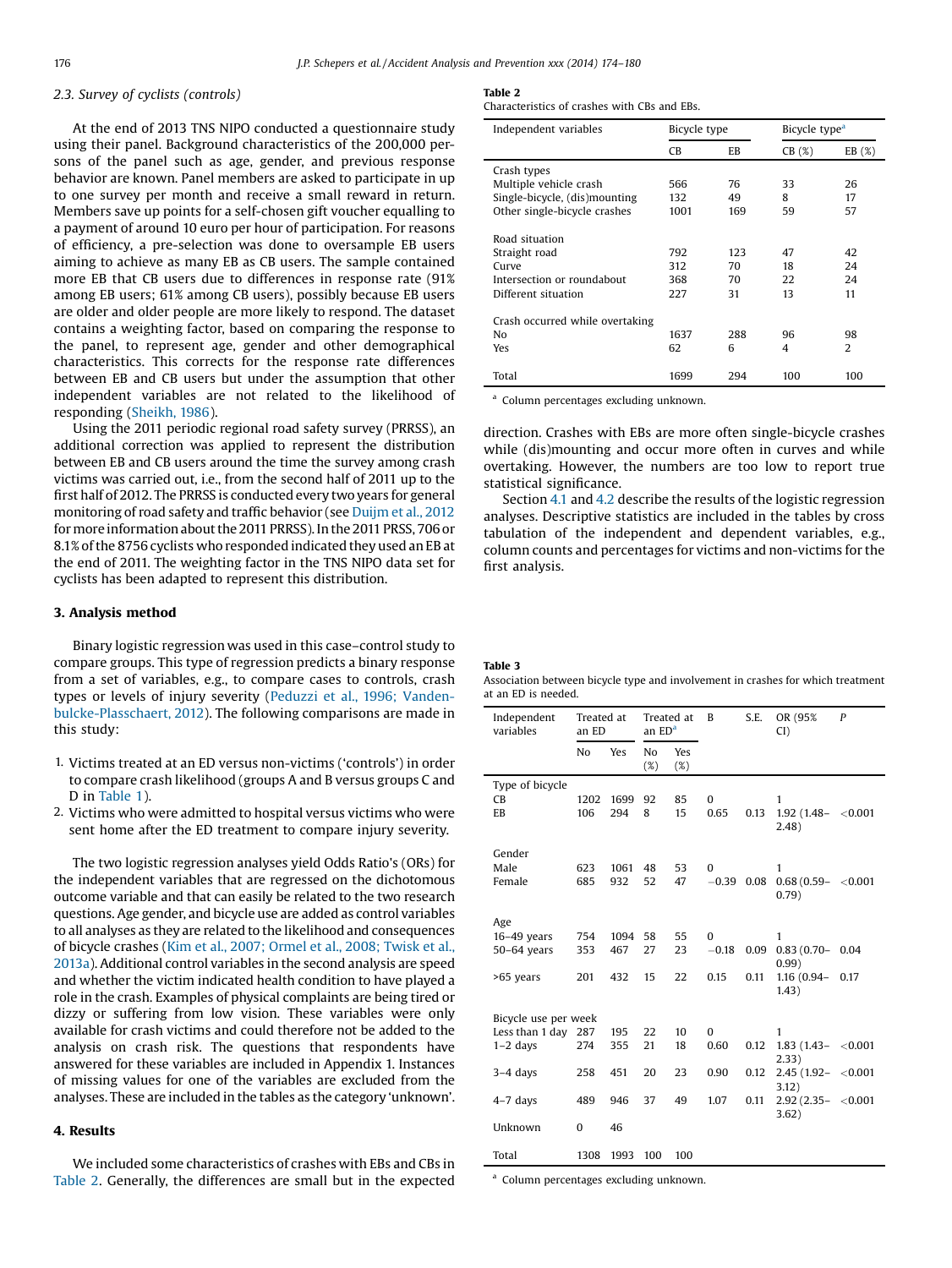#### <span id="page-3-0"></span>Table 4

Association between bicycle type and injury severity (hospitalization required after an ED treatment).

| Independent variables             |      | Admitted to hospital |           | Admitted to hospital <sup>a</sup> |              | S.E. | OR (95% CI)         | $\boldsymbol{P}$ |
|-----------------------------------|------|----------------------|-----------|-----------------------------------|--------------|------|---------------------|------------------|
|                                   | No   | Yes                  | No $(\%)$ | Yes $(\%)$                        |              |      |                     |                  |
| Type of bicycle                   |      |                      |           |                                   |              |      |                     |                  |
| <b>CB</b>                         | 1390 | 309                  | 86        | 80                                | $\mathbf{0}$ |      | $\mathbf{1}$        |                  |
| EB                                | 218  | 76                   | 14        | 20                                | 0.14         | 0.17 | $1.15(0.82 - 1.62)$ | 0.42             |
| Gender                            |      |                      |           |                                   |              |      |                     |                  |
| Male                              | 868  | 193                  | 54        | 50                                | $\bf{0}$     |      | $\mathbf{1}$        |                  |
| Female                            | 740  | 192                  | 46        | 50                                | 0.15         | 0.13 | $1.16(0.90-1.50)$   | 0.25             |
| Age                               |      |                      |           |                                   |              |      |                     |                  |
| $16-49$ years                     | 924  | 169                  | 57        | 44                                | 0            |      | $\mathbf{1}$        |                  |
| $50-64$ years                     | 374  | 93                   | 23        | 24                                | 0.30         | 0.15 | $1.35(1.01 - 1.82)$ | 0.04             |
| >65 years                         | 310  | 122                  | 19        | 32                                | 0.84         | 0.16 | $2.32(1.68 - 3.19)$ | < 0.001          |
| Bicycle use per week              |      |                      |           |                                   |              |      |                     |                  |
| Less than 1 day                   | 167  | 28                   | 11        | $\overline{7}$                    | 0            |      | $\mathbf{1}$        |                  |
| $1-2$ days                        | 292  | 64                   | 19        | 17                                | 0.14         | 0.25 | $1.15(0.70-1.88)$   | 0.59             |
| $3-4$ days                        | 349  | 102                  | 22        | 27                                | 0.34         | 0.24 | $1.41(0.88 - 2.25)$ | 0.15             |
| $4-7$ days                        | 759  | 187                  | 48        | 49                                | 0.38         | 0.22 | $1.46(0.94 - 2.27)$ | 0.09             |
| Unknown                           | 41   | 4                    |           |                                   |              |      |                     |                  |
| Role of health condition in crash |      |                      |           |                                   |              |      |                     |                  |
| None                              | 1365 | 314                  | 86        | 83                                | 0            |      | $\mathbf{1}$        |                  |
| Physical condition played a role  | 222  | 65                   | 14        | 17                                | 0.38         | 0.16 | $1.46(1.07 - 2.01)$ | 0.02             |
| Unknown                           | 21   | 6                    |           |                                   |              |      |                     |                  |
| Speed                             |      |                      |           |                                   |              |      |                     |                  |
| $15 - 25$ km/h                    | 471  | 117                  | 30        | 31                                |              |      | $\mathbf{1}$        |                  |
| Up to 5 km/h                      | 623  | 147                  | 39        | 38                                | $-0.05$      | 0.19 | $0.95(0.66 - 1.37)$ | 0.79             |
| $5-15$ km/h                       | 172  | 55                   | 11        | 14                                | 0.02         | 0.17 | $1.02(0.73 - 1.44)$ | 0.89             |
| $>25$ km/h                        | 324  | 63                   | 20        | 16                                | 0.66         | 0.22 | $1.94(1.27-2.97)$   | < 0.01           |
| Unknown                           | 18   | 3                    |           |                                   |              |      |                     |                  |
| Total                             | 1608 | 385                  | 100       | 100                               |              |      |                     |                  |

<sup>a</sup> Column percentages excluding unknown.

4.1. Involvement in crashes requiring ED treatment against bicycle type

[Table](#page-2-0) 3 presents the outcomes for the comparison between victims treated at EDs and controls. The significant OR of 1.92 for EBs suggests that, after controlling for gender, age and the amount of bicycle use, EB users are more at risk of having a crash for which treatment at an ED is needed than CB users. Other significant results are a lower crash likelihood for females compared to males and a higher crash likelihood for frequent cyclists compared to those who cycle less than one day per week. Note that the latter is expected as frequent cyclists are more exposed to risk.

## 4.2. Injury consequences against bicycle type

Table 4 presents the outcomes for the comparison between victims who were admitted to hospital and victims who were sent home after the ED treatment. The non-significant OR of 1.15 for EB users compared to CB users shows that victims using EBs are about equally often hospitalized than victims using CBs. Other significant results are an increased likelihood of hospitalization for older victims and victims with physical complaints. Cyclists reporting higher speeds above 25 km/h prior to their crash are more likely to be hospitalized compared to those reporting lower speeds.

## 5. Discussion

This study was one of the first to compare the crash likelihood and injury consequences of EBs to CBs. The results show that, after controlling for age, gender and amount of bicycle use, EBs users are more likely to be involved in a crash that requires treatment at ED.

Among victims treated at an ED, EB users are equally likely to be admitted to hospital as CB users.

The only study known to the authors that compared the crash likelihood and injury consequences between EBs and CBs was by Van [Boggelen](#page-6-0) et al. (2013). They found a 30% greater crash risk among EB users for which ED treatment is needed per kilometer cycled. Contrary to the current study, Van [Boggelen](#page-6-0) et al. (2013) did not control for demographic characteristics such as age and gender. However, the results are broadly consistent.

Hu et al. [\(2014\)](#page-5-0) compared the severity of crashes with EBs to CBs in Hefei, China and found EB crashes to be most severe. Compared to the current study, they found a much greater and significant difference. This can be explained by the speed differential. While cruising speed in the Netherlands differs 1–3 km/h between EBs and CBs (De [Waard,](#page-5-0) 2013; Twisk et al., [2013b,](#page-5-0) Van [Boggelen](#page-6-0) et al., 2013), it amounts to 7 km/h in China (Lin et al., [2008](#page-5-0)). It was already known that speeds of motorised vehicles play a role in cycling safety (Kim et al., [2007](#page-5-0)) and these outcomes suggest that cycling speed plays a role as well. We may have found injury severity to differ more between EB and CB crash victims had the speed difference between them been greater in the Netherlands.

We have suggested a number of factors that may contribute to risk differences between EB and CB users such as the higher mass of EBs compared to CBs that may interfere with (dis)mounting, engine power being transmitted to the front wheel in a large share of EB types which could contribute to skidding while cornering, and riding speed in relation to user capabilities. Although our descriptive crash statistics showed some findings in accordance with these suggestions such as more crashes with EBs our crash numbers are too low to allow for significance testing. Therefore, we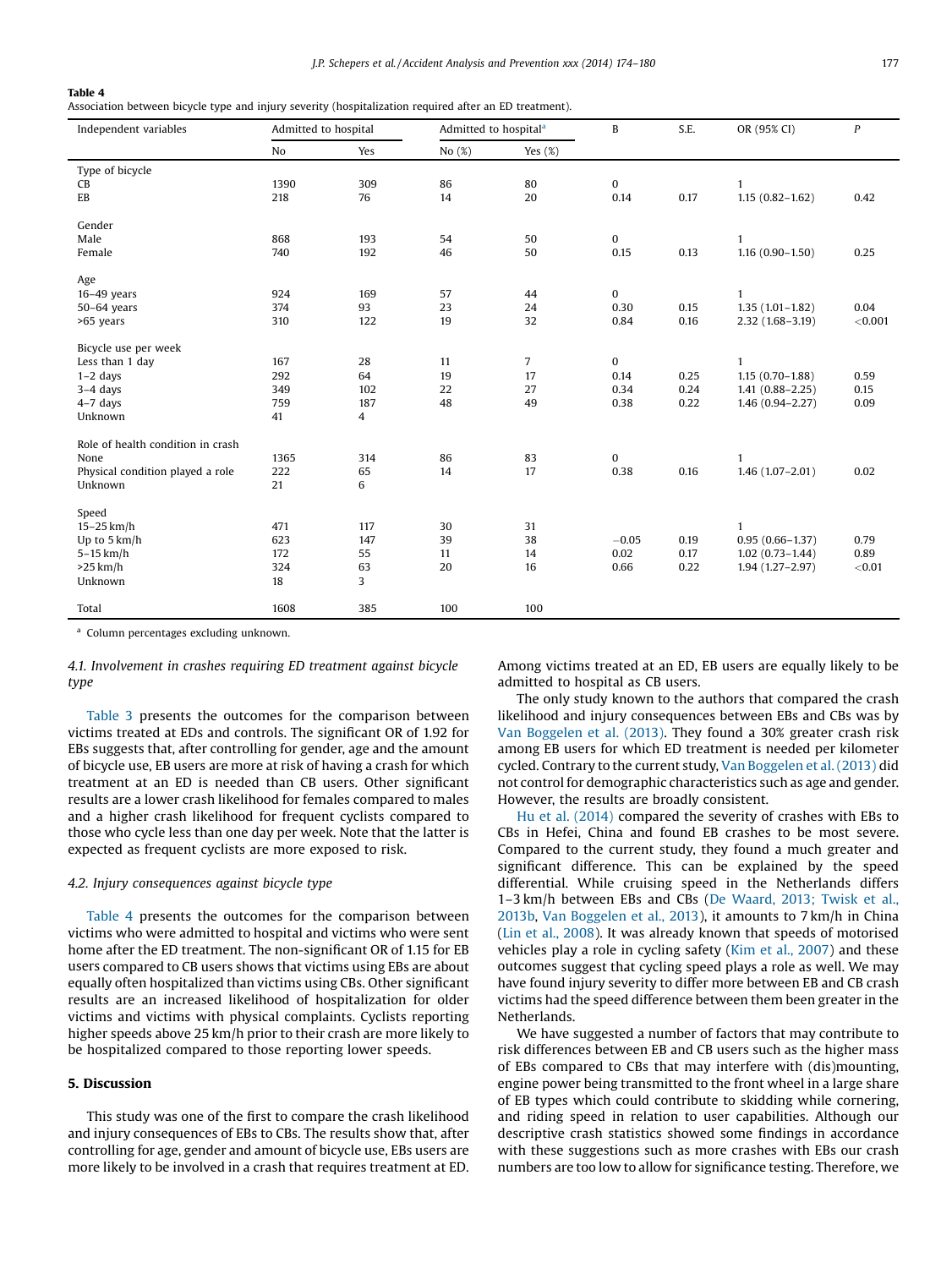cannot yet adequately explain the difference in crash likelihood that we found.

To develop measures to maximize the health benefits and minimize the risk of EB use, more research is needed. This could be crash research with a larger sample size and additional medical information such as injury severity score, injured body part, and length of hospitalization. Research could also be experimental, for instance related to safe cornering and how engine power is transmitted. New buyers of EBs may also benefit from training. More generally, it is likely that EB users benefit from a variety of measures that have also been proven effective for CB users such as safer infrastructure.

## 5.1. Generalizability

To what degree are the results of this study transferable to other countries? Cycling safety in the Netherlands is at a much higher level than other European countries (see e.g., Pucher and [Buehler,](#page-6-0) [2008](#page-6-0)), but this applies to both EBs and CBs. Where differences in operation speeds between EBs and CBs are as small as in the Netherlands, the outcomes may be in the same range. Electric bicycle speed is dependent on legislation which differs between countries (for an overview, see [Rose,](#page-6-0) 2012). Similarly, this studies' outcomes cannot be transferred to the new type of e-bike now being introduced in Europe, the so-called 'high speed e-bike' with an engine power cut off at 45 km/h (see e.g., [Kühn,](#page-5-0) 2012).

## 5.2. Limitations

This study did not include less severe crashes for which no treatment was needed or for which treatment by a general practitioner was sufficient. We are therefore unable to draw conclusions about the likelihood of crashes in general. However, the advantage of our focus on more severe crashes is that it aligns well with the national targets that are mostly focused on severe crashes.

Our sample may have been too small to detect significant differences between crash types making it difficult to draw firm conclusions about which factors may or may not contribute to the difference in crash risk. We recommend increasing the sample size as we did find some differences in the expected direction which may have been insignificant due to our low sample of EB victims.

We advise additional questions about background characteristics of victims and controls and bicycle characteristics to be included in future research. In the analysis on injury severity, we included the role of health condition in the crash. By definition, this is not available for non-victims as they were not involved in a crash. However, instead of asking about the role of physical complaints in the crash, we advise to ask about the number of physical complaints irrespective of crash involvement. This information is available for both controlsandcases.Also,weight and height could be included for both victims and non-victims to estimate their BMI. This allows additional control for differences between EB and CB users, thereby strengthening the underpinning that resulting risk differences are due to vehicle characteristics. For EBs we would like to know if these are front or rear wheel powered to identify a possible loss of balance and directional control problem.

This study may suffer from problems of self-reporting such as inaccurate recall of crash circumstances and responding in socially desirable ways ([Heiman,](#page-5-0) 1999). This may especially apply to the comparison of crash types and characteristics, but probably less to the analysis on crash risk that includes only bicycle type and demographic characteristics that are specific and less prone to recall bias. Nevertheless, future research using other approaches than questionnaire research may improve the validity of the findings, for instance experimental research.

#### 6. Conclusions

This study compared crash risk and injury consequences between users of EBs to users of CBs. The following conclusions were drawn:

- Use of electric bicycles is associated with an increased risk to be treated at an emergency department due to a crash.
- Among victims treated at an ED, EB users are about equally likely to be admitted to hospital as CB users.

The present study only looked at the risks for individual users. The overall impact of EBs on road safety are complex ([Schepers](#page-6-0) et al., [2014\)](#page-6-0) and require more research. However, there is some evidence that EBs may lead to a modal shift from driving ([Hendriksen](#page-5-0) et al., 2008; Johnson and Rose, 2013). This means that not only the risk for the user differs before and after the shift but also that the risk to which other road users are exposed changes. For instance, should a driver switch to an EB, their individual risk is likely to increase (per kilometer). However, the risk (per kilometer) for other road users decreases, partly due to the so called 'Safety in Numbers' effect as well as the risk that was previously caused by the car (Elvik, 2009; [Schepers](#page-5-0) and [Heinen,](#page-5-0) 2013).

Several other aspects need to be included in future research to draw conclusions about the health effects of EBs in general. It depends on the amount of physical exercise (see e.g. [Theurel](#page-6-0) et al., 2012) compared to riding a CB, but also on which activities are replaced by use of EBs. EB trips may replace car trips and thereby also reduce air pollution. As many EBs trips are recreational tours, they may also replace other recreational activities ([Hendriksen](#page-5-0) et al., 2008). Together these changes affect the amount of physical exercise, exposure to road safety risks and air pollution that all contribute to health effects (De [Hartog](#page-5-0) et al., 2010). The outcomes of research on broader effects may support policy decisions affecting the attractiveness of the EB, e.g. taxes on EBs.

#### Acknowledgements

This work was supported by Dutch Ministry of Infrastructure and the Environment. We would like to thank Vincent Maret from TNS NIPO for his comments on our study.

## Appendix 1.

Questions in the survey for victims and controls

This appendix describes questions used for the study described in this paper that were asked to victims by the Dutch Consumer and Safety Institute and to controls (non-victims) by TNS NIPO. Note that age and gender were already known from the Dutch Injury Surveillance System for victims and from the panel database for controls by TNS NIPO. Whether the victim was admitted to hospital was also retrieved from the Dutch Injury Surveillance System. The Dutch Injury Surveillance System also contains crash types.

#### Bicycle type

-Victims: at what kind of bicycle did you cycle when the crash occurred: EB/another type of bicycle.

-Controls: do you use an EB: yes/no?

Amount of bicycle use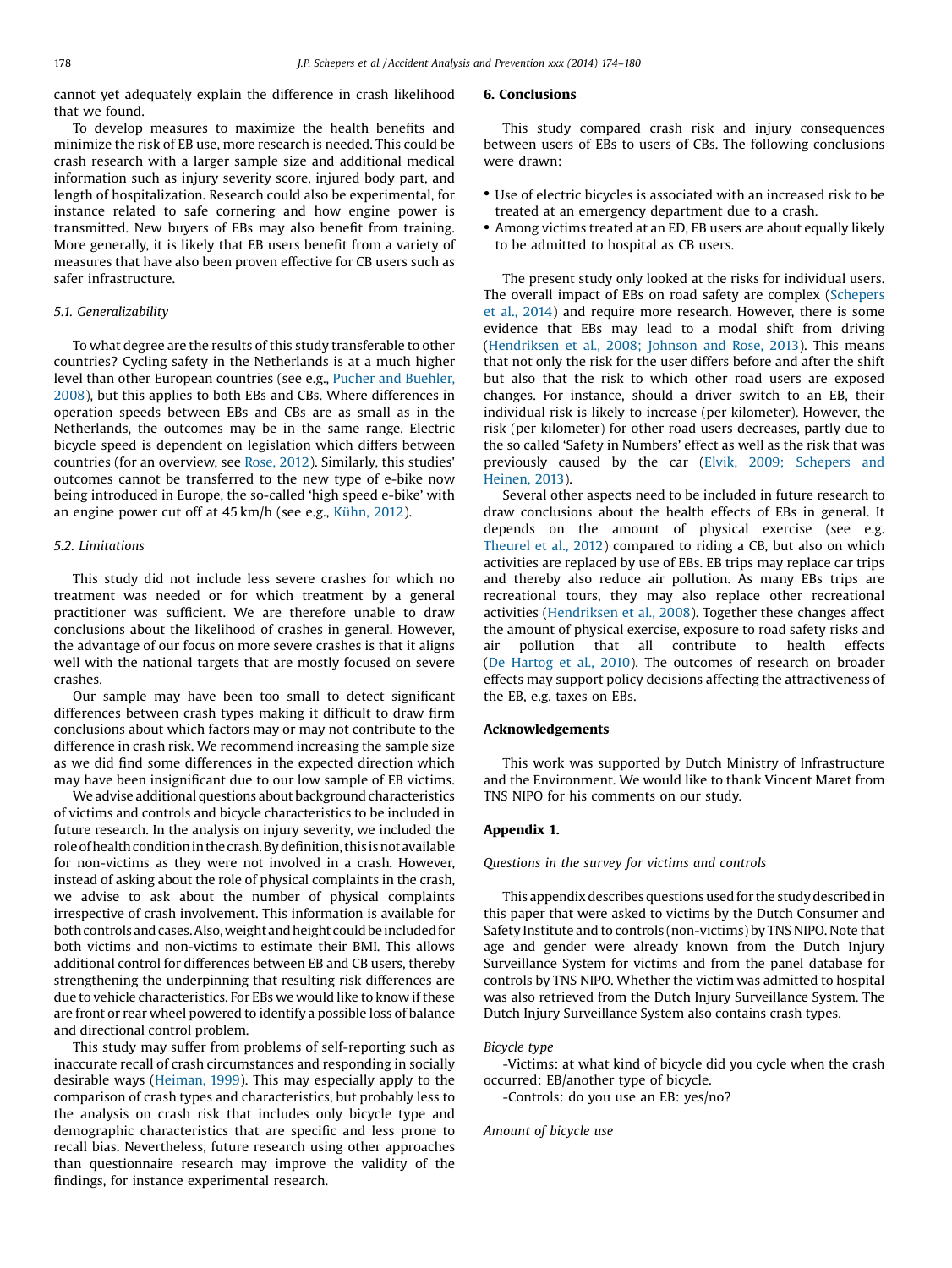<span id="page-5-0"></span>

| How many days per week do you use a bicycle?            | Speed (victims)                                                                                                                                                                                                                                                                 |
|---------------------------------------------------------|---------------------------------------------------------------------------------------------------------------------------------------------------------------------------------------------------------------------------------------------------------------------------------|
| $\Box$<br>less than 1 day                               | At what speed were you cycling when the crash occurred?                                                                                                                                                                                                                         |
| $1 - 2$ days                                            | $\Box$<br>I was standing still                                                                                                                                                                                                                                                  |
|                                                         | $\Box$<br>slowly (under 5 km/h)                                                                                                                                                                                                                                                 |
| $3 - 4$ days                                            | normal $(5-15 \text{ km/h})$                                                                                                                                                                                                                                                    |
| $4 - 7$ days                                            | fast $(16-25 \text{ km/h})$                                                                                                                                                                                                                                                     |
|                                                         | racing speed (above 25 km/h)                                                                                                                                                                                                                                                    |
| Health condition (victims)                              |                                                                                                                                                                                                                                                                                 |
| Did the crash occur due to your own physical condition? |                                                                                                                                                                                                                                                                                 |
| no                                                      | <b>References</b>                                                                                                                                                                                                                                                               |
| П<br>yes, namely (check off the primary cause):         | Bai, L., Liu, P., Chen, Y., Zhang, X., Wang, W., 2013. Comparative analysis of the safety<br>effects of electric bikes at signalized intersections. Transp. Res. Part D 20, 48-54.                                                                                              |
| I was tired                                             | CROW, 2007. Design Manual for Bicycle Traffic. CROW, Ede.<br>De Hartog, J.J., Boogaard, H., Nijland, H., Hoek, G., 2010. Do the health benefits of<br>cycling outweigh the risks? Environ. Health Perspect. 188 (8), 1109-1116.                                                 |
| I was dizzy                                             | De Waard, D., 2013. Natuurlijk Fietsen (Naturalistic Cycling). Groningen University,<br>Groningen.                                                                                                                                                                              |
| I was ill                                               | Du, W., Yang, J., Powis, B., Zheng, X., Ozanne-Smith, J., Bilston, L., He, J., Ma, T., Wang,<br>X., Wu, M., 2013. Epidemiological profile of hospitalised injuries among electric<br>bicycle riders admitted to a rural hospital in Suzhou: a cross-sectional study.            |
| I suffer from low vision                                | Injury prevention (in press), doi: 10.1136/injuryprev-2012-040618.<br>Duijm, S., De Kraker, J., Schalkwijk, M., Boekwijt, L., Zandvliet, R., 2012. PROV 2011;                                                                                                                   |
| I suffer from impaired hearing                          | Periodiek Regionaal Onderzoek Verkeersveiligheid. Rijkswaterstaat, Delft.<br>Elvik, R., 2009. The non-linearity of risk and the promotion of environmentally<br>sustainable transport. Accid. Anal. Prev. 41 (4), 849-855.                                                      |
| I suffer from balance problems                          | European Commission, 2010. Towards a European Road Safety Area: Policy<br>Orientations on Road Safety 2011-2020 (COM(2010) 389). Brussels.<br>Evans, L., 2004. Traffic Safety. Van Nostrand Reinhold, New York.                                                                 |
| I have problems with motor coordination                 | Gojanovic, B., Welker, J., Iglesias, K., Daucourt, C., Gremion, G., 2011. Electric bicycles<br>as a new active transportation modality to promote health. Med. Sci. Sports<br>Exerc. 43 (11), 2204-2210.                                                                        |
| else:                                                   | Heiman, G.W., 1999. Research Methods in Psychology. Houghton Mifflin, Boston.<br>Heinen, E., van Wee, B., Maat, K., 2010. Commuting by bicycle: an overview of the<br>literature. Transp. Rev. 30 (1), 59-96.                                                                   |
| Road situation (victims)                                | Hendriksen, I., Engbers, L., Schrijver, J., Van Gijlswijk, R., Weltevreden, J., Witting, J.,<br>2008. Elektrische Fietsen; Marktonderzoek en Verkenning Toekomstmogelij-<br>kheden (Electric Bicycles; Market Research and an Exploration of Future<br>Potential). TNO, Leiden. |
| Where did the crash occur?                              | Hu, F., Lv, D., Zhu, J., Fang, J., 2014. Related risk factors for injury severity of e-bike<br>and bicycle crashes in Hefei. Traffic Inj. Prev. 15 (3), 319-323.                                                                                                                |
| a straight section                                      | Ji, S., Cherry, C.R., Bechle, M.J., Wu, Y., Marshall, J.D., 2012. Electric vehicles in China:<br>emissions and health impacts. Environ. Sci. Technol. 46 (4), 2018-2024.<br>Johnson, M., Rose, G., 2013. Electric bikes-cycling in the New World City: an                       |
| a bend                                                  | investigation of Australian electric bicycle owners and the decision making<br>process for purchase. Proceedings of the 2013 Australasian Transport Research<br>Forum, Brisbane, Australia.                                                                                     |
| an intersection                                         | Kim, J.K., Kim, S., Ulfarsson, G.F., Porrello, L.A., 2007. Bicyclist injury severities in<br>bicycle-motor vehicle accidents. Accid. Anal. Prev. 39 (2), 238-251.                                                                                                               |
| a roundabout<br>$\Box$                                  | Kooijman, J.D.G., Meijaard, J.P., Papadopoulos, J.M., Ruina, A., Schwab, A.L., 2011. A<br>bicycle can be self-stable without gyroscopic or caster effects. Science 332<br>$(6027)$ , 339-342.                                                                                   |

#### $\Box$ else: …

## Maneuver and crash type (victims)

What did you do when the crash occurred (you may check off multiple responses)?

 $\Box$  mounting  $\Box$ …

 $\Box$ dismounting

 $\Box$ I was overtaking another road user

- …

eidNL, [Amsterdam](http://refhub.elsevier.com/S0001-4575(14)00266-8/sbref0095). Kühn, M., 2012. Safety Aspects of [High-Speed](http://refhub.elsevier.com/S0001-4575(14)00266-8/sbref0100) Pedelecs. German Insurers Accident [Research,](http://refhub.elsevier.com/S0001-4575(14)00266-8/sbref0100) Berlin.

Kruijer, H., Den Hertog, P., Klein Wolt, K., [Panneman,](http://refhub.elsevier.com/S0001-4575(14)00266-8/sbref0095) M., Sprik, E., 2013. [Fietsongevallen](http://refhub.elsevier.com/S0001-4575(14)00266-8/sbref0095) in Nederland (Bicycle Crashes in the Netherlands). Veiligh-

- Li, G., Braver, E.R., Chen, L.H., 2003. Fragility versus excessive crash [involvement](http://refhub.elsevier.com/S0001-4575(14)00266-8/sbref0105) as [determinants](http://refhub.elsevier.com/S0001-4575(14)00266-8/sbref0105) of high death rates per vehicle-mile of travel among older drivers. [Accid.](http://refhub.elsevier.com/S0001-4575(14)00266-8/sbref0105) Anal. Prev. 35 (2), 227–235. Lin, S., He, M., Tan, Y., He, M., 2008. [Comparison](http://refhub.elsevier.com/S0001-4575(14)00266-8/sbref0110) study on operating speeds of electric
- bicycles and bicycles: experience from field [investigation](http://refhub.elsevier.com/S0001-4575(14)00266-8/sbref0110) in Kunming, China. [Transp.](http://refhub.elsevier.com/S0001-4575(14)00266-8/sbref0110) Res. Rec. 2048 (1), 52–59.
- Meijaard, J.P., [Papadopoulos,](http://refhub.elsevier.com/S0001-4575(14)00266-8/sbref0115) J.M., Ruina, A., Schwab, A.L., 2007. Linearized dynamics equations for the balance and steer of a bicycle: a [benchmark](http://refhub.elsevier.com/S0001-4575(14)00266-8/sbref0115) and review. Proc. R. Soc. A 463 [\(2084\),](http://refhub.elsevier.com/S0001-4575(14)00266-8/sbref0115) 1955–1982.
- Ormel, W., Klein Wolt, K., Den Hertog, P., 2008. Enkelvoudige [Fietsongevallen](http://refhub.elsevier.com/S0001-4575(14)00266-8/sbref0120) [\(Single-bicycle](http://refhub.elsevier.com/S0001-4575(14)00266-8/sbref0120) Crashes). Consumer and Safety Institute, Amsterdam.
- Parkin, J., Rotheram, J., 2010. Design speeds and acceleration [characteristics](http://refhub.elsevier.com/S0001-4575(14)00266-8/sbref0125) of bicycle traffic for use in planning, design and [appraisal.](http://refhub.elsevier.com/S0001-4575(14)00266-8/sbref0125) Transp. Policy 17 (5), [335](http://refhub.elsevier.com/S0001-4575(14)00266-8/sbref0125)–341.
- Peduzzi, P., Concato, J., Kemper, E., Holford, T.R., Feinstein, A.R., 1996. A [simulation](http://refhub.elsevier.com/S0001-4575(14)00266-8/sbref0130) study of the number of events per variable in logistic [regression](http://refhub.elsevier.com/S0001-4575(14)00266-8/sbref0130) analysis. J. Clin. [Epidemiol.](http://refhub.elsevier.com/S0001-4575(14)00266-8/sbref0130) 49 (12), 1373–1379.